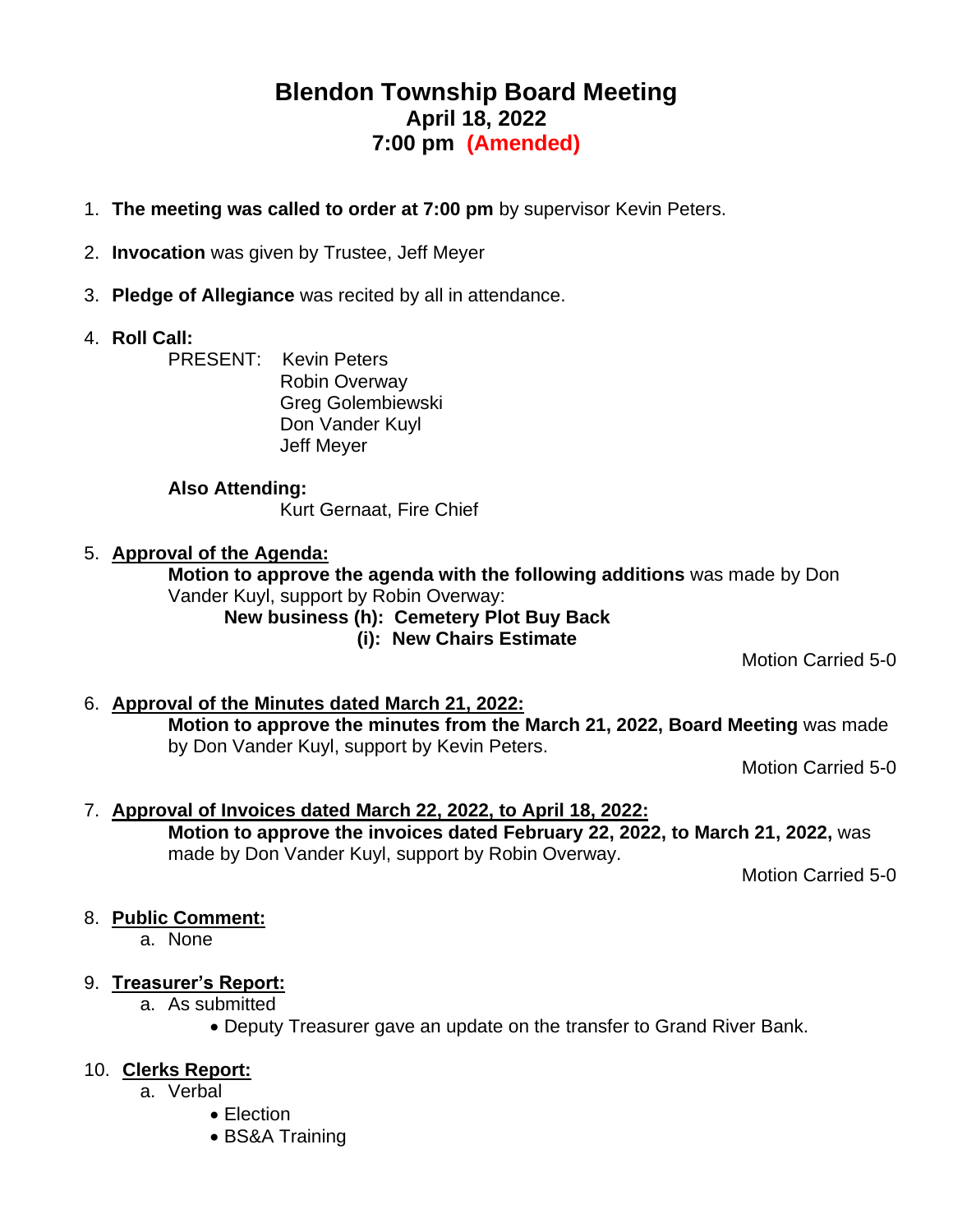# 11. **Supervisors Report:**

- a. Verbal
	- Secured last easement for bike path on Port Sheldon
	- Pre-construction meeting Monday

#### 12. **Monthly Reports:**

#### a. **Fire Department:**

- Pancake Breakfast
	- o Over 900 in attendance
	- o Brought in roughly \$9000.00
- ISO Audit underway
- Station 1 floor resurfacing complete
	- o A few areas that need to be redone
- Station 1 floor grates to be installed in the next 2 weeks.

## b. **Ottawa County Sheriff:**

- As Submitted
- c. **Building Permit Report:**
	- As Submitted
- d. **Building and Grounds Report:**
	- New exterior doors installed in the townhall
	- Mulch has been spread

# e. **Preliminary Planning Commission Meeting Minutes:**

- As Submitted
- Highlighted by Jeff Meyer

#### 13.**New Business:**

#### **a. Ordinance 2022-04.01:**

- Deb Nyenbrink Reitman Trust
- 37.5 acres
- 8100 Polk St.
- Rezone request AG-R1
- *Motion to approve the rezone of parcel 70-13-17-200-007 from AG-Agricultural to R1-Low Density Residential was made by Jeff Meyer, support by Don Vander Kuyl*

Roll Call: Yay: Peters, Overway, Golembiewski, Vander Kul, Meyer

Nay:

Motion Carried 5-0

#### b. **Gravel Roads:**

- Supervisor Peters has received a large volume of calls this spring concerning the condition of the gravel roads.
- Ottawa County Road Commission stated that it has been a very wet spring and if they grade the roads with all the standing water they will turn into thick mud, then potholes.
- OC Road Commission states that it can work with Blendon to set up a yearly maintenance program for the gravel roads.
	- o \$40K per mile
	- $\circ$  50/50 split with the township.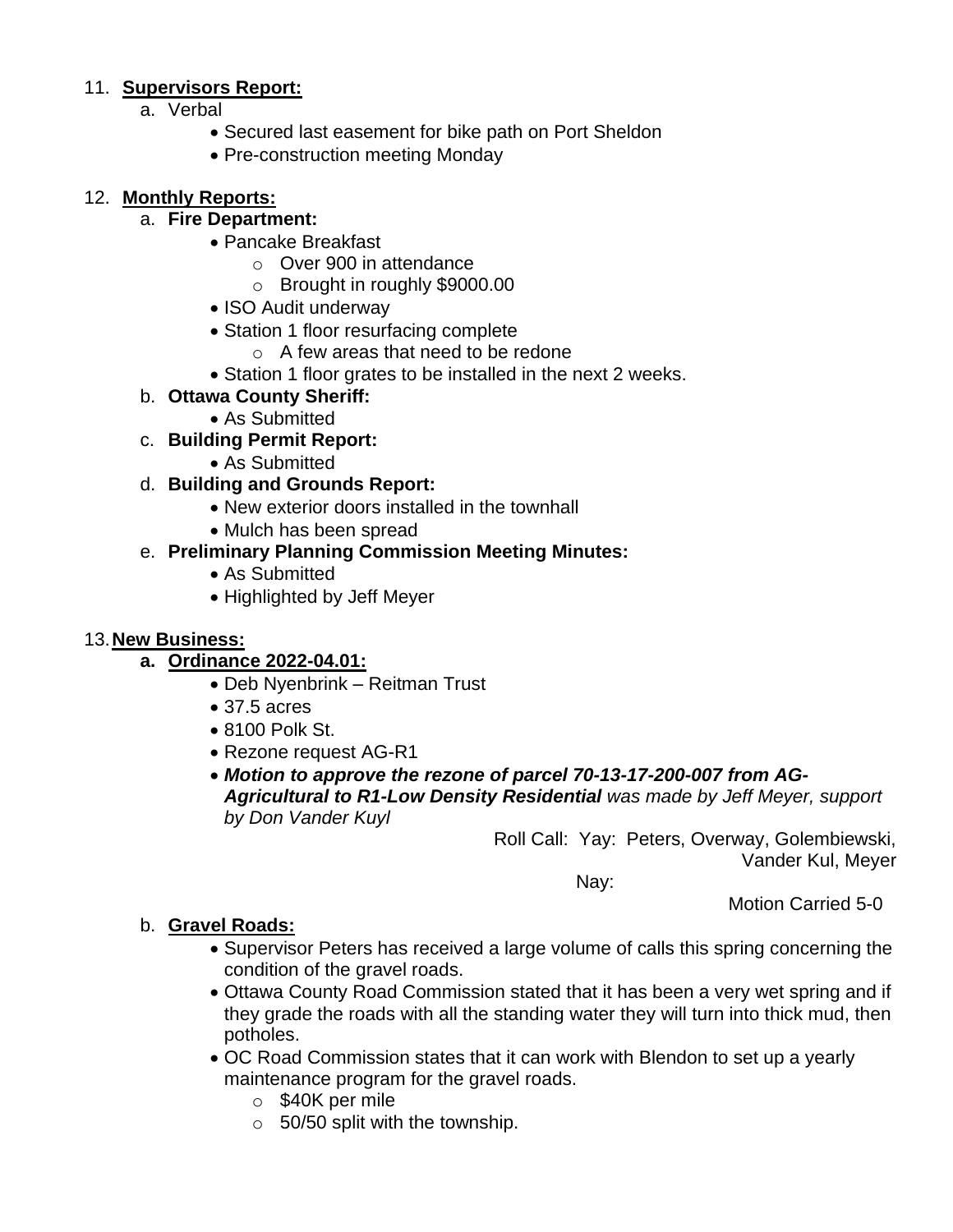- Supervisor Peters to inquire about the following items:
	- $\circ$  What is the breakdown of the road mileage expenditures, resurfacing vs gravel?
	- o Is the township able to utilize an independent contractor to gravel and final grade the roads?

## c. **West Coast Cash:**

- Prepared and submitted for the addition to the employee handbook by Don Vander Kuyl
- \$150 per year per hourly employee
- Discussion ensued among the Board on whether this included the fire department.
- Total Cost: \$260,000 \$6,000.00
- *Motion to table the approval of the West Coast Cash incentive until the previous minutes and the budget can be checked for accuracy was made by Don Vander Kuyl, support by Greg Golembiewski.*

Motion Carried 5-0

## d. **Cell Tower Proposal:**

- Verizon Cell Tower
- Supervisor Peters highlighted the proposal.
	- o \$1,200/month with a 2% annual escalator
	- o 75' x 75' fenced area
	- o Free space for E911 equipment on tower
	- o Monopole built to accommodate 4-carriers
	- o Cover a 2-mile radius
	- o Will not be lighted
	- o Located close to the back of the maintenance building
- Meyer: feels that they will put the tower somewhere close to the area anyway, the township could at least collect the revenue.
- Overway: feels that it would be a benefit for elections that need wireless transmittal in a spotty service area.
- Golembiewski: Not a fan, feels it is unsightly and the month lease payment is too low.
- Vander Kuyl: Good with the proposal
- *Motion to approve the preliminary site work to see if the site is suitable for the tower and to approve if the results prove sufficient for installation was made by Kevin Peters, support by Jeff Meyer.*

Motion Carried 5-0

# e. **ARPA Funds:**

- Need to file project-expenditure report by the end of April.
- Do not need to know exactly how the funds will be spent at this time, we just would need to report that we are unsure.
- Funds need to be used by December 31, 2026*.*
- Discussion ensued by the Board on possible expenditures for the funds.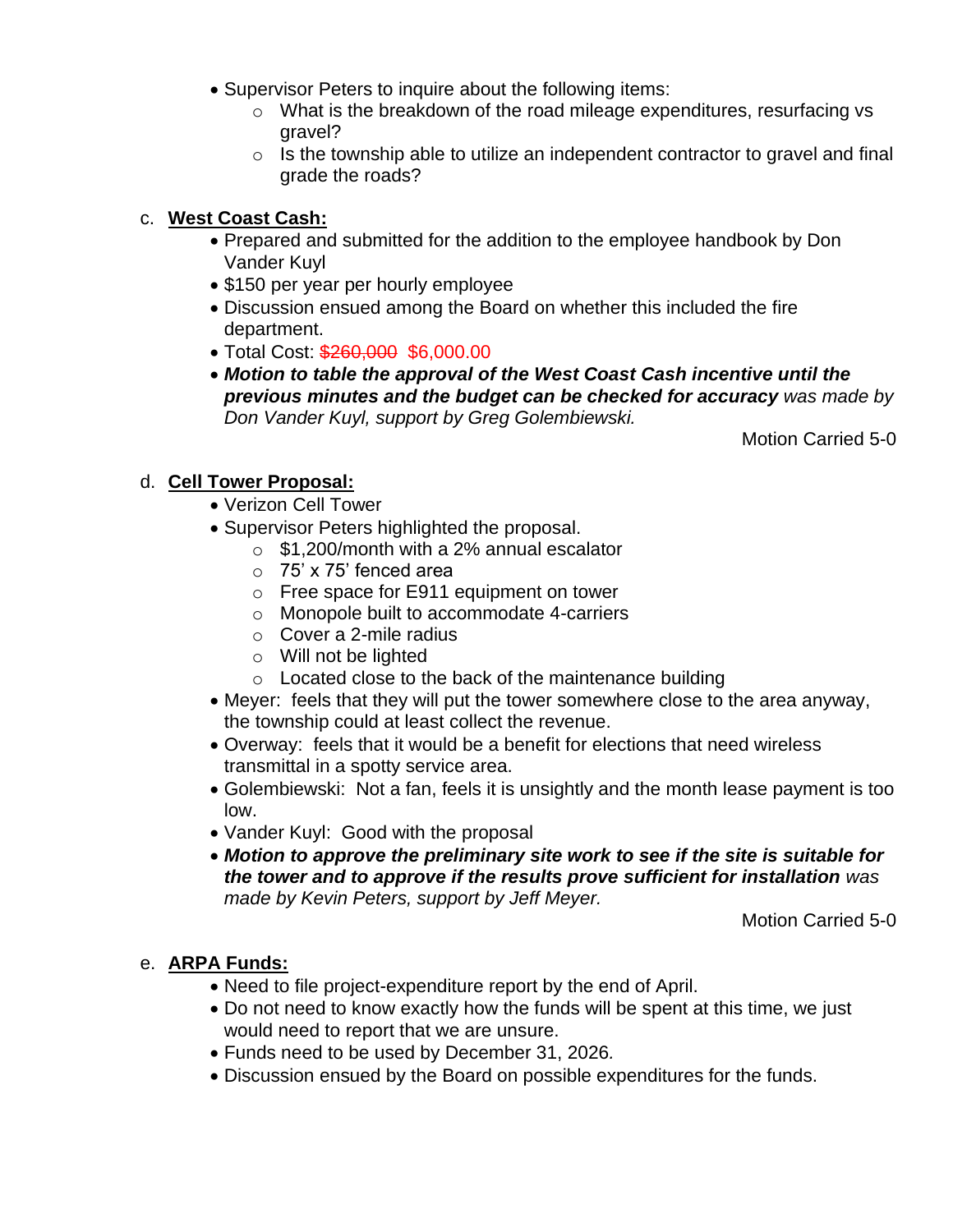• *Motion to allocate 100% of the remaining funds, following the disbursement of the firefighter stipends, to municipal water infrastructure was made by Jeff Meyer, support by Don Vander Kuyl.*

Motion Carried 5-0

# f. **Compensation Commission:**

- Supervisor Peters highlighted the information that was received in 2021 from township attorney, Jim Scales.
	- o Stated the history of the Compensation Commission, why it came to be in Blendon Township, and what the roll and purpose of the Commission is.
- Discussion was had both for and against
- No further action was taken.

# g. **Employee Handbook Revision:**

- Kurt Gernaat highlighted the following proposed changes to the Blendon Township Employee Handbook:
	- o (Page 10): Remove 'part time employees are not eligible for township paid benefits.'
		- *Motion to approve the change was made by Don Vander Kuyl, support by Greg Golembiewski.*

Motion Carried 5-0

o (Page 10): Replace VACATIONS with PTO – Paid Time Off

• PTO Benefits shall be calculated and awarded to all part- and fulltime employees at the end of each pay period based on the number of hours the employee is paid for in the period.

- $\triangleright$  Full-time Employees the consistently work over 32 hours a week.
	- $\overline{0}$  35 months = 96 hours
	- $\overline{.}$  36 59 months = 128 hours
	- $\bullet$  60 95 months = 160 hours
	- $\bullet$  8+ years = 192 hours (maximum allowed)
- ➢ Part-time Employees that average 16-32 hours per week:
	- $\bullet$  0 35 months = 48 hours
	- $\approx$  36 59 months = 64 hours
	- $\overline{60} 95$  months = 80 hours
	- $\bullet$  8+ years = 96 hours
- $\triangleright$  Employees that average less than 16 hours a week are not eligible for PTO benefits.

## ✓ *Motion to approve the change was made by Robin Overway, support by Greg Golembiewski.*

#### Motion Carried 5-0

- o (Page 11-12): Holiday: Change to note:
	- Holiday on Friday Closed with 8 hours pay
	- Holiday on Saturday Closed Friday with 8 hours pay
	- Holiday on Sunday Closed Monday with 8 hours pay
	- ½ day Christmas Eve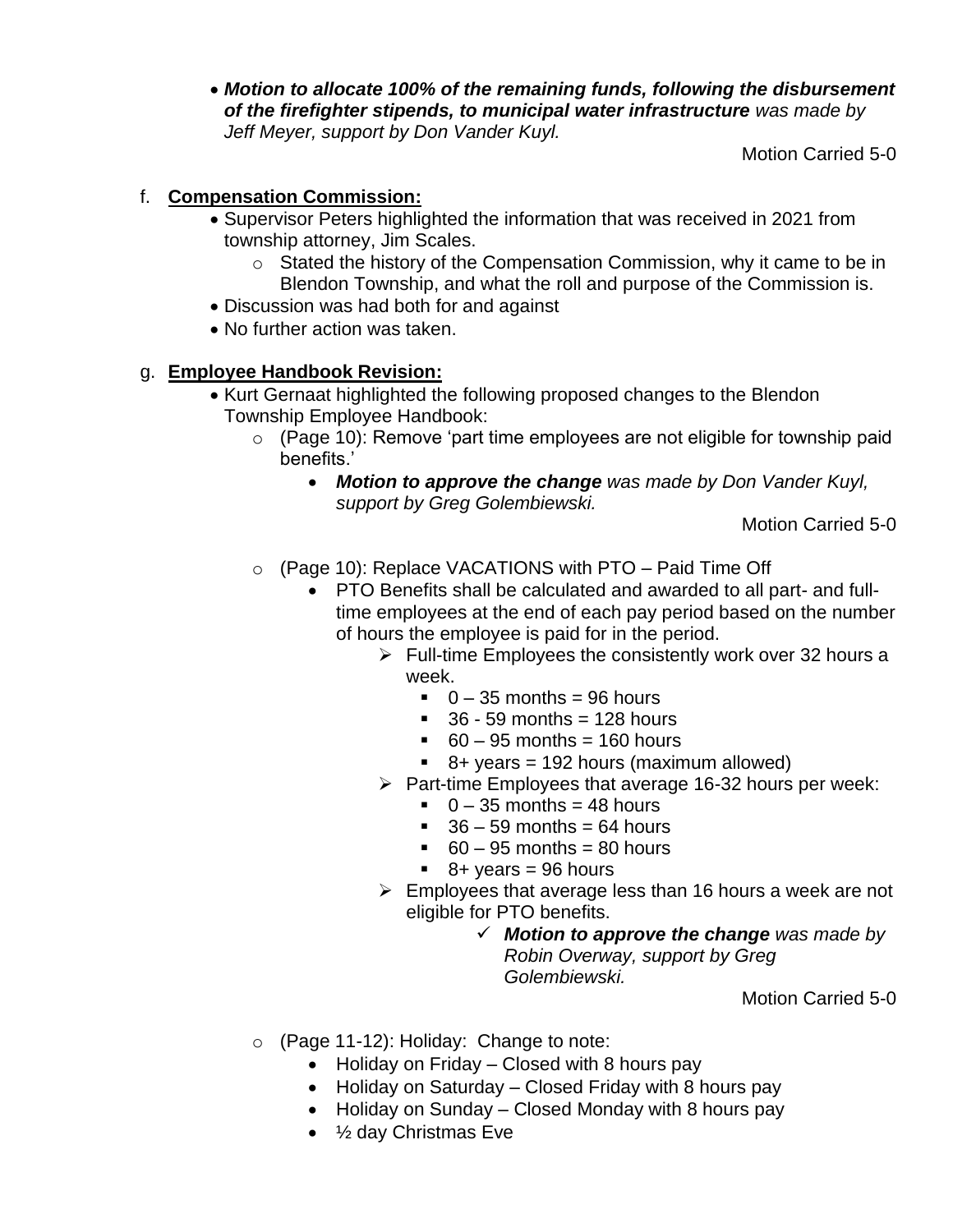➢ *Motion to approve the changes was made by Greg Golembiewski, support by Robin Overway.*

Motion Carried 5-0

- o (Page 12): Remove 'employees must complete 60 days of employment before becoming eligible for holiday pay.'
	- *Motion to approve the change was made by Kevin Peters, support by Robin Overway.*

Motion Carried 5-0

- o (Page 12): Replace the entire Bereavement Leave section with the verbiage provided.
	- *Motion to approve the change was made by Don Vander Kuyl, support by Greg Golembiewski.*

Motion Carried 5-0

# h. **Cemetery Plot Buy Back:**

- Deceased resident's trust owns 2-full plots
- Family has cremains of father, mother, and brother.
- Asking to sell the 2 full plots back and purchase 3 cremains plots.
- *Motion to approve the buy back of the 2 full plots was made by Don Vander Kuyl, support by Greg Golembiewski.*

Motion Carried 5-0

# i. **New Chair Estimate:**

- Purchase of stackable folding chairs for the townhall.
	- o Lifetime Commercial Folding Chairs with cart.
- Easier handling
- Utilize less storage room
- Price comparisons presented by Tina Vander Schuur
- *Motion to approve the purchase of the Lifetime Chairs and Cart was made by Don Vander Kuyl, support by Greg Golembiewski.*

Motion Carried 5-0

# 14.**Old and Ongoing Business:**

# • **None**

# 15.**Opportunity for Public Comment:**

- Lyn Peters:
	- o Appreciates the Board taking the time to make a lot of decisions tonight at the meeting instead of tabling for future meetings. Feels like a lot was accomplished.
- Kurt Gernaat:
	- o Asked if the Board would attend the beginning of the Firefighter training meeting this week Thursday evening at the Tyler Street fire station to present the ARPA Stipend Checks to each of the firefighters.

# **16.Correspondence for Informational Purposes:**

• None